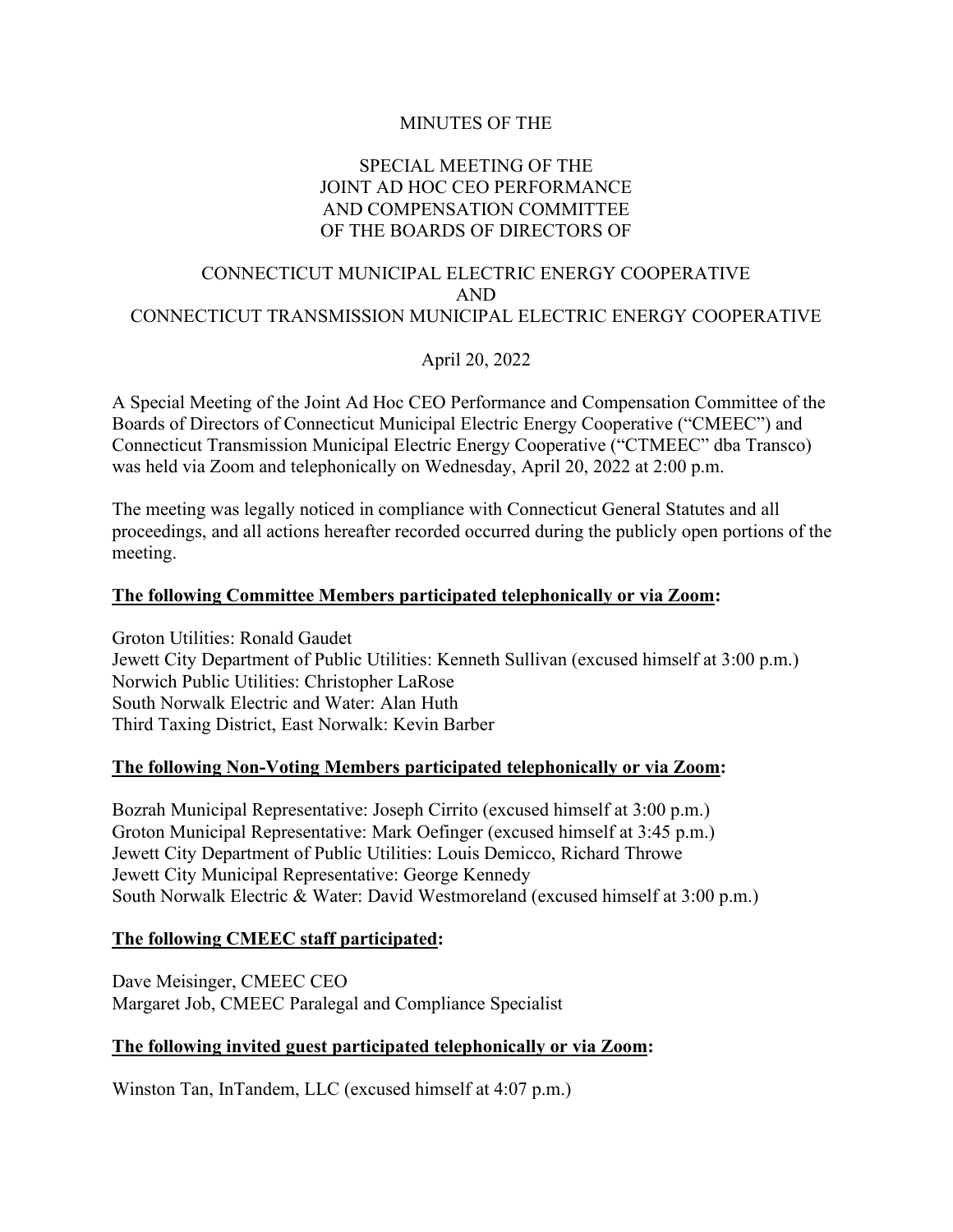# **Others participating telephonically or via Zoom:**

David Silverstone, Esquire, Municipal Electric Consumer Advocate

Ms. Job recorded.

Committee Chair Kevin Barber called the meeting to order at 2:00 p.m. noting for the record that today's meeting is being held telephonically and via Zoom. He requested that participants state their names when speaking for clarity of the record.

### **Specific Agenda Item:**

#### **A Public Comment Period**

No public comment was made.

#### **B Conduct Roll Call**

Ms. Job conducted roll call. Committee Chair Barber confirmed a quorum of the Committee was present.

## **C Approve the Minutes of the April 1, 2022 Special Meeting of the CMEEC Ad Hoc CEO Performance and Compensation Committee**

**A motion was made by Committee Member Ronald Gaudet, seconded by Committee Member Kenneth Sullivan to Approve the Minutes of the April 1, 2022 Special Meeting of the CMEEC Ad Hoc CEO Performance and Compensation Committee.**

**Motion passed unanimously.**

### **D Discuss Draft CEO Performance Appraisal Process**

Committee Chair Barber reminded the meeting attendees that in addition to being engaged to conduct a CEO salary survey, Winston Tan of InTandem, LLC had been engaged to assist the Committee with the development of a CEO Performance Appraisal Process (the "Appraisal Process") which has been provided to this Committee in advance of today's meeting and that Mr. Tan was invited to today's meeting to discuss the Appraisal Process. He further stated that this Appraisal Process will be used as a tool to conduct CEO performance reviews each year as well as to potentially assist the Committee in conducting annual CEO compensation reviews. Committee Chair Barber encouraged the Committee and others in attendance to ask questions.

Mr. Tan walked the Committee through the CEO Performance Appraisal Process identifying the five-step process beginning with a CEO report to this Committee on past performance, Board members completing an annual survey assessment of the CEO, compilation and streamlining of individual survey responses, with results shared with the CEO. Mr. Tan then discussed a last step in which the modifications to the performance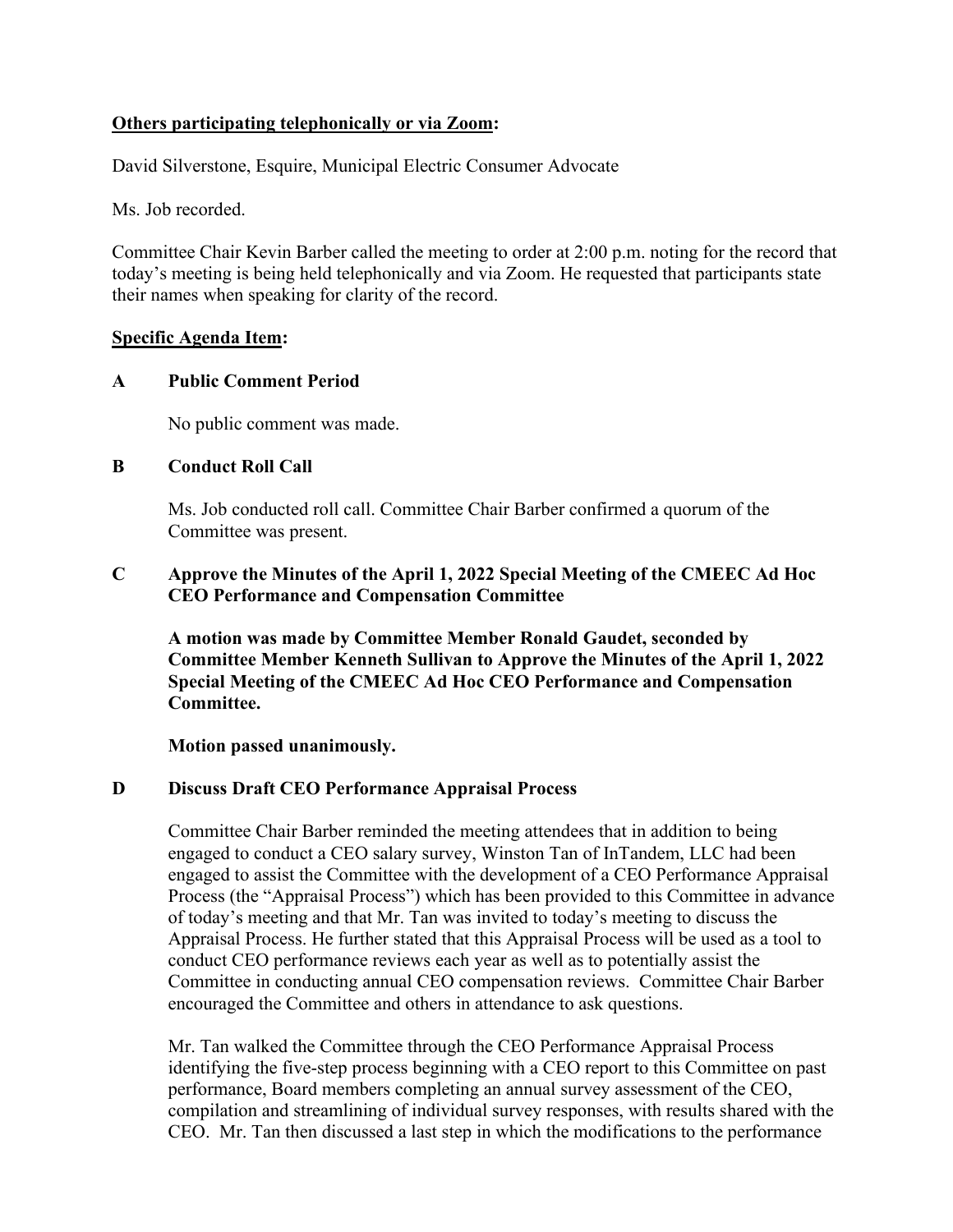criteria or appraisal format, for use in the next performance cycle period upon confirmation with the CEO, would be considered.

Mr. Tan then discussed the draft Appraisal Process which includes five major performance competencies which were developed based on the feedback from the recent Board survey. He explained that each competency is designed to be broad and contain several aspects from which CEO feedback can be gathered. Mr. Tan further explained that not all of the competencies will share the same level of significance or weighting from year to year, emphasizing that they should not be considered as a checklist nor a stand-alone scorecard for CEO performance.

Discussion then turned specifically to the five competencies and the annual assignment of one of four performance levels to each competency, which include Exceptional, Successful, Needs Focus and Unsatisfactory.

Finally, Mr. Tan explained that the Expectations for Next Performance Period category is the last step in the process, stating that focus is on establishing goals for the next performance period. Each Board member will be tasked with completing the Performance Appraisal individually.

The Committee generally agreed that the draft Appraisal Process developed by Mr. Tan met their expectations and will ease the CEO performance review process in the future.

## **E Discuss Results of CEO Compensation, Incentive and Benefits Study Performed by Intandem, LLC**

**Proposed Executive Session pursuant to C.G.S. Section 1-200(6)(A) to discuss preliminary strategy and approach to CEO Compensation, Incentive and Benefits Plan, including application of the Intandem, LLC Study results to CMEEC's CEO**

Committee Chair Barber explained that Executive Session discussion will focus on next steps in connection with the CEO salary survey conducted by Mr. Tan, the results of which were shared and discussed with this Committee at its meeting on April 1, 2022. Mr. Meisinger agreed that this topic is a continuation of the April 1, 2022 discussion adding that Mr. Tan is available to answer any follow up questions from the April 1, 2022 meeting.

Committee Chair Barber explained that the salary study illustrated CEO salaries based on the Economic Research Institute Salary Assessor (ERI) and the Hometown Connections Joint Action Agencies and Generation Cooperatives Executive Compensation Survey (JAA). He added that the survey was conducted to assist the Committee to determine the CMEEC CEO salary and that there were some components of the CEO comprehensive compensation package the Committee still needs to consider. Committee Chair Barber stated that if there are no questions the Committee can move into Executive Session discussion and Mr. Meisinger will be excused from that discussion.

After brief discussion related to the appropriateness of entering Executive Session to conduct discussion, the Committee and Mr. Silverstone agreed entering Executive